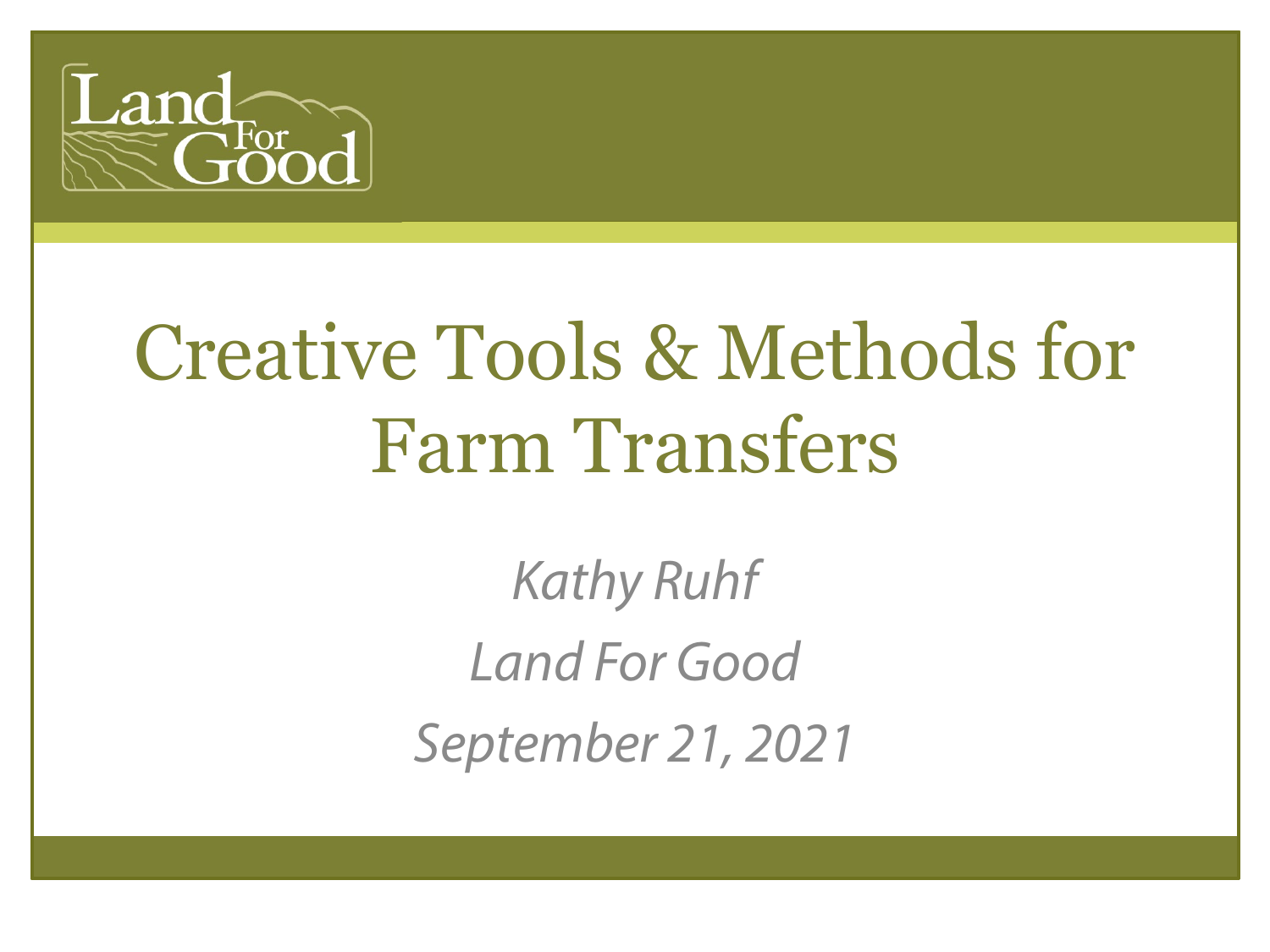# What we'll cover (briefly)

- *1. "Group land tenure"*
- *2. Lease-to-own*
- *3. Land transfers and social justice*
- *4. Farmland investors*

**Purpose***: to support our clients' exploration of strategies to meet their particular goals and values.* 

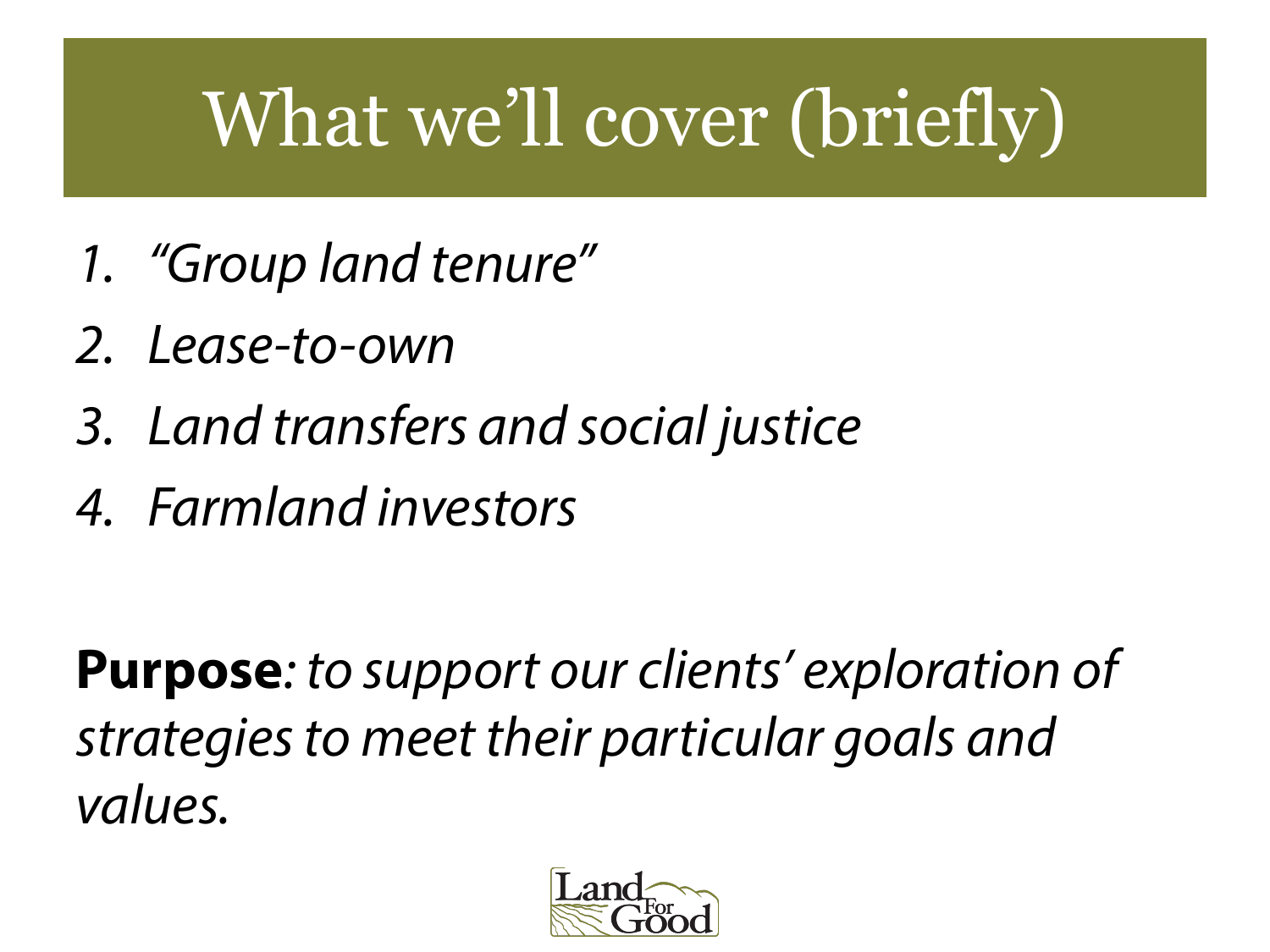### 1. "Group" land tenure (GLT)

### *What is "group land tenure"?*

- *Other terms include cooperative, collective, collaborative, commons*
- *Several farmers who occupy land together with some kind of uniting framework*
	- *Intentionally as a group*
	- *"Situationally" on shared land*

*Other kinds of "group farming" include sharing equipment, inputs, markets, & labor*

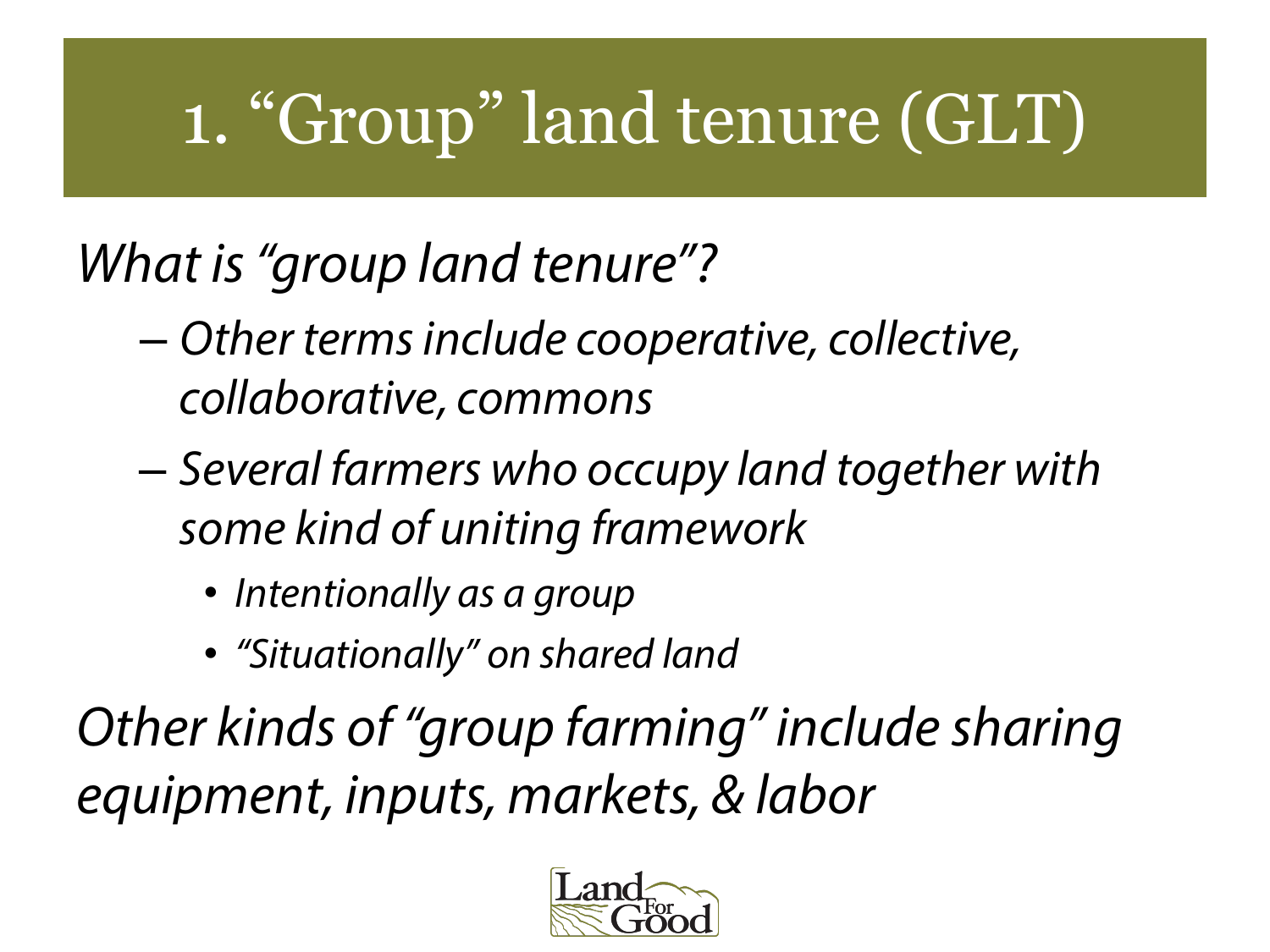### Why GLT?

- *More affordable access (not buying alone)*
- *More affordable (shared) carrying costs*
- *Foundation for other "group" sharing & learning*
- *Fosters supportive farming environment*
- *Not "private ownership"*

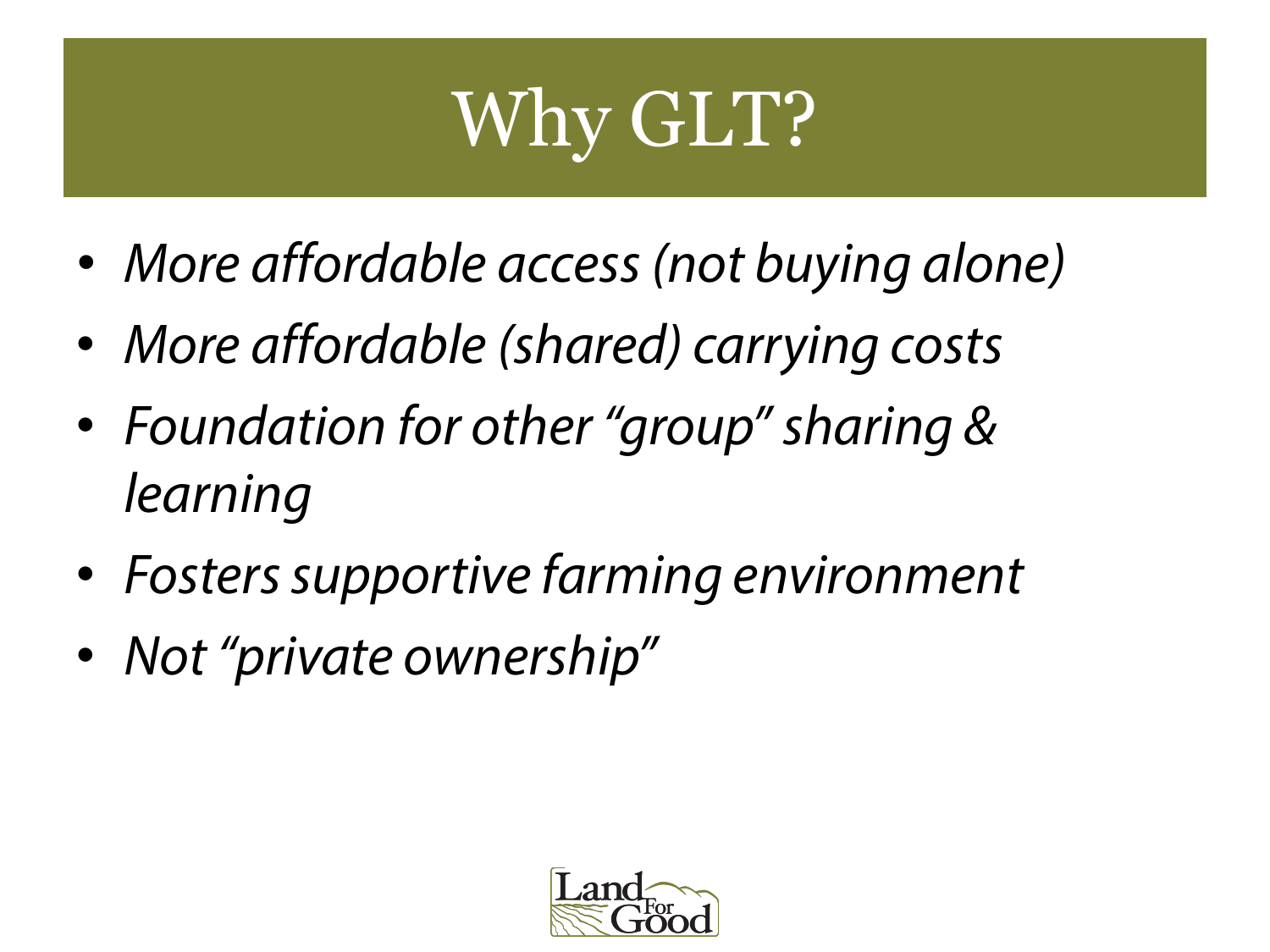### GLT applied to transfers

- *Very appealing, especially to starting, limited resource & BIPOC farmers*
- *Meet retiring farmer's social goals*
- *Farmer could transfer to multiple farmers*
	- *Subdivide; sell or lease to multiple farmers (intentional or situational group) if feasible*
	- *To an entity that will share the land among multiple farmers; could be nonprofit or coop*

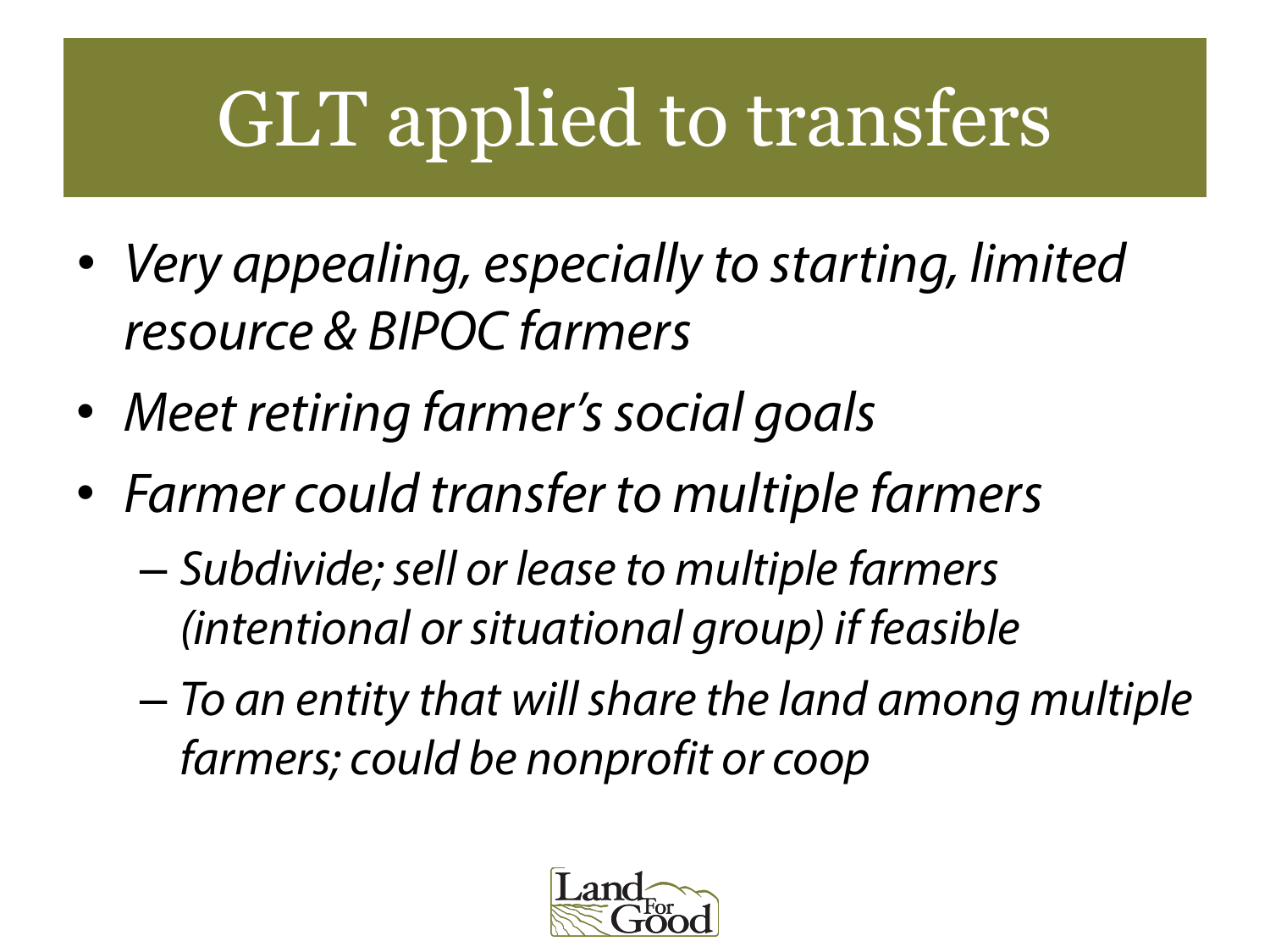### Examples

- *Dairy farmer transfers ownership of the operation to his immigrant workers who form a cooperative to hold the land/biz.*
- *Retiring farmer rents the farm to a refugee farmer incubator organization.*
- *Exiting farm couple sells some land to an LLC comprised of five farm operations.*
- *Senior farmer gifts land to tribal group.*

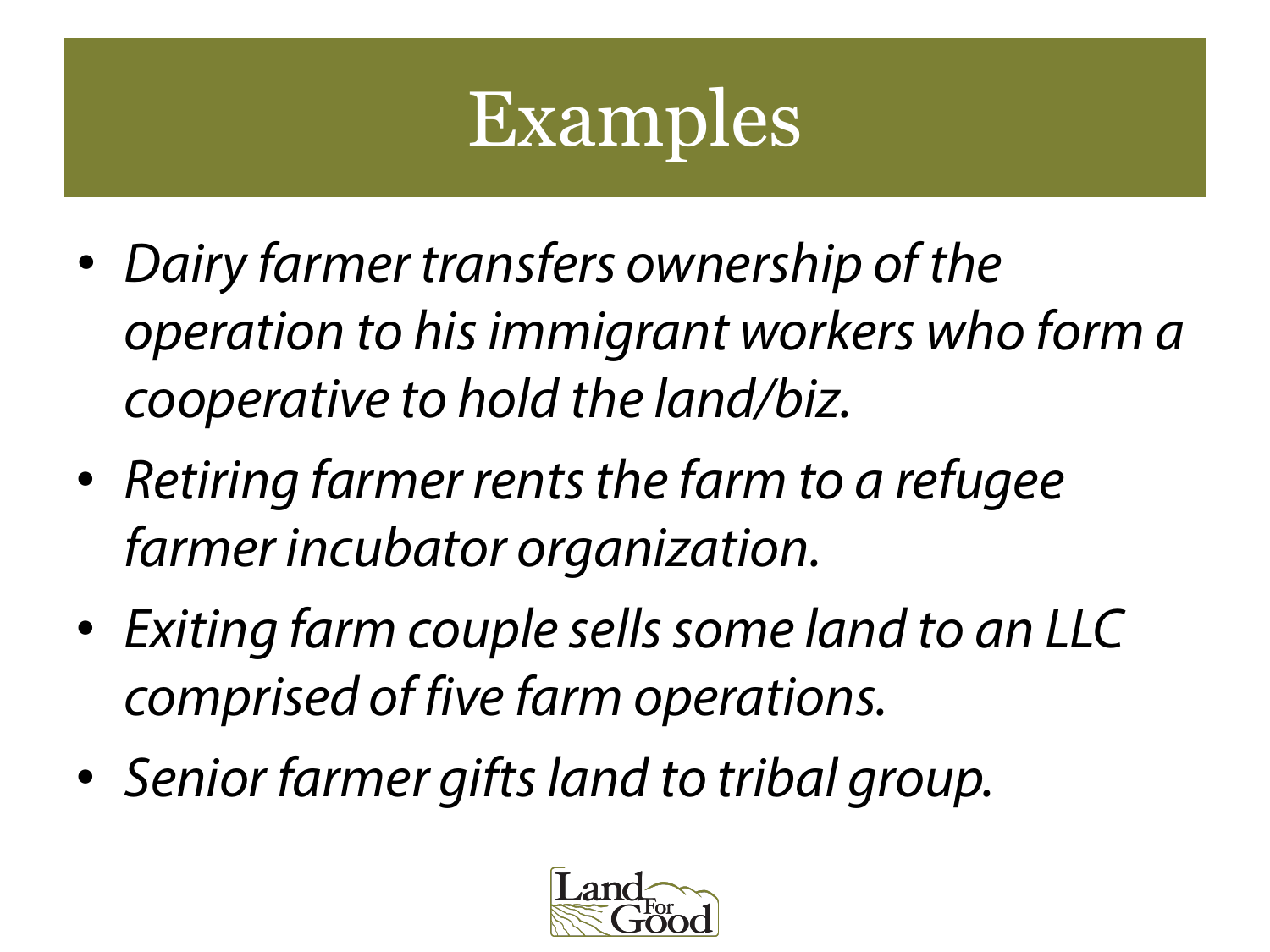# What you can do

- *Support your client's social goals*
- *Have an open mind about this option*
- *Learn more about the option & examples*
- *Guide your client through considerations*
	- *Potentially more complex transactions*
	- *May take more time*
	- *How to vet the transferee(s)*
	- *Risk assessment (legal, financial)*

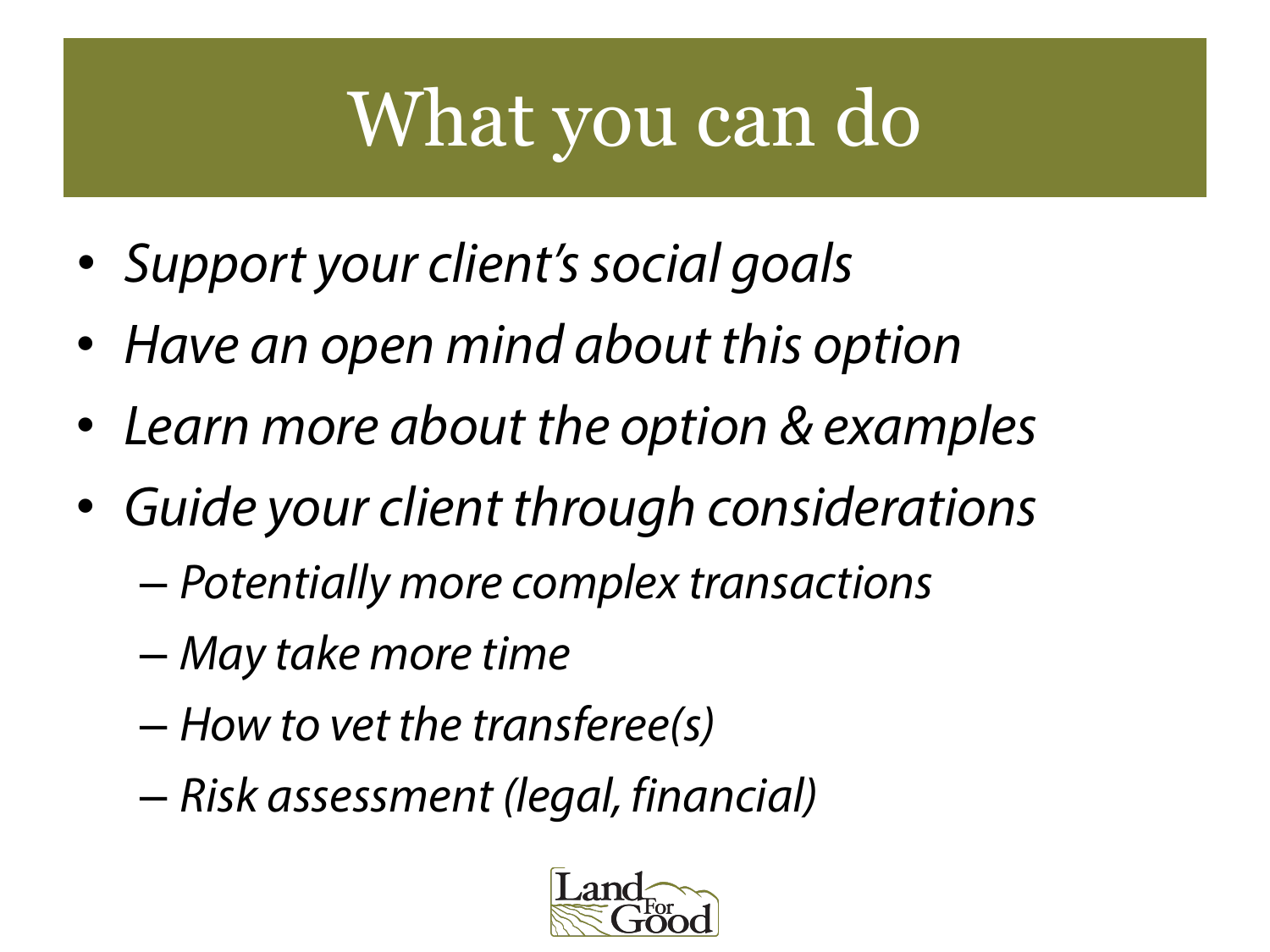### 2. Lease-to-own

- *What is lease-to-own?* 
	- *Familiar concept, but not a legal term*
	- *Means strategies to gain ownership of a particular property in the future*
- *Three methods* 
	- *1. Option to purchase*
	- *2. Right of first refusal*
	- *3. Land contract (aka installment sale)*

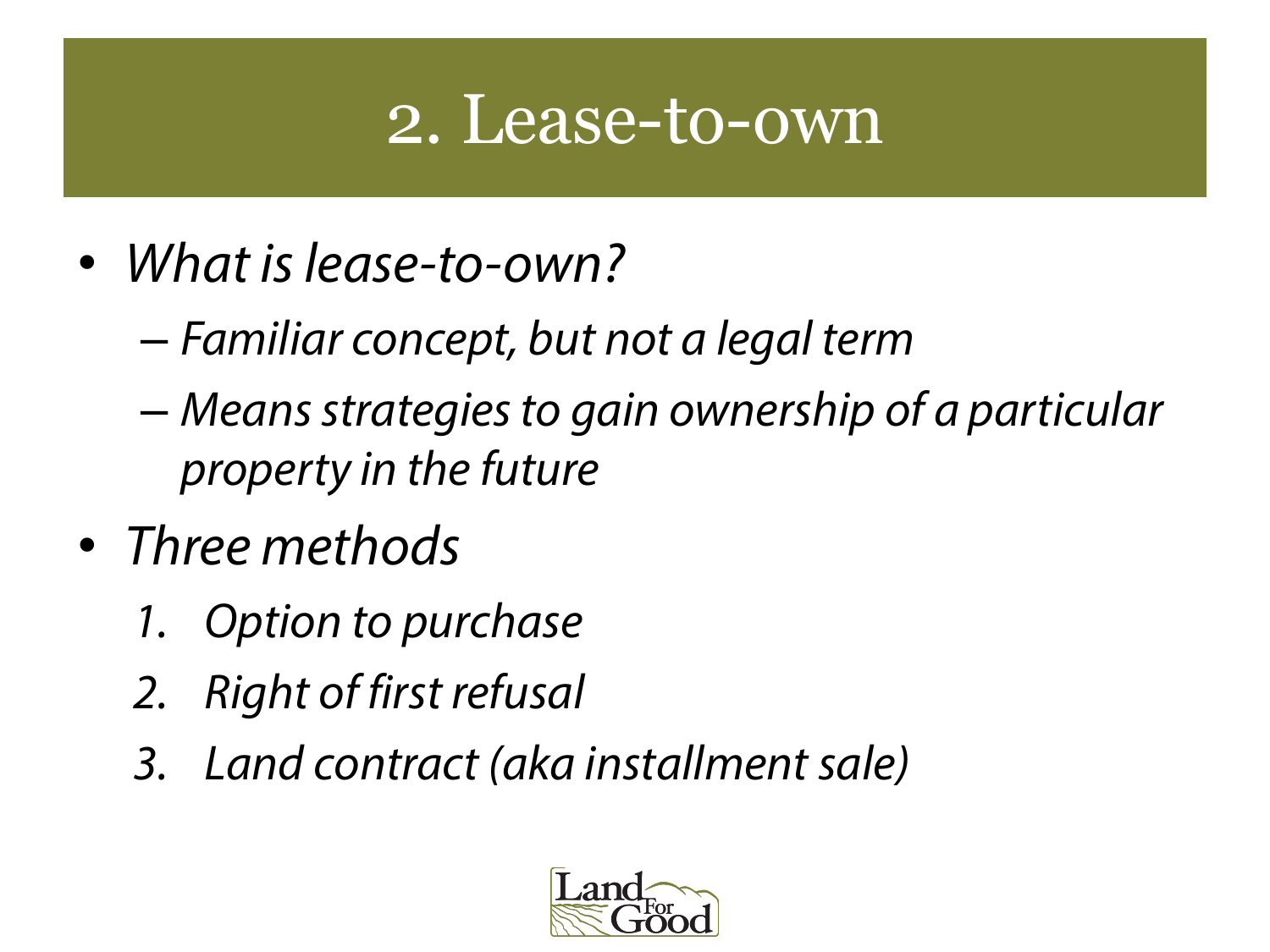### Lease-to-own

#### *Why is this attractive?*

- *Timed transfer may have beneficial tax benefits*
- *Offers additional security and promise to a farm tenant (family or unrelated)*
- *More affordable to the transferee (gives time to build equity)*

*Challenges?*

- *Kicks the can down the road*
- *Complicates "letting go"*

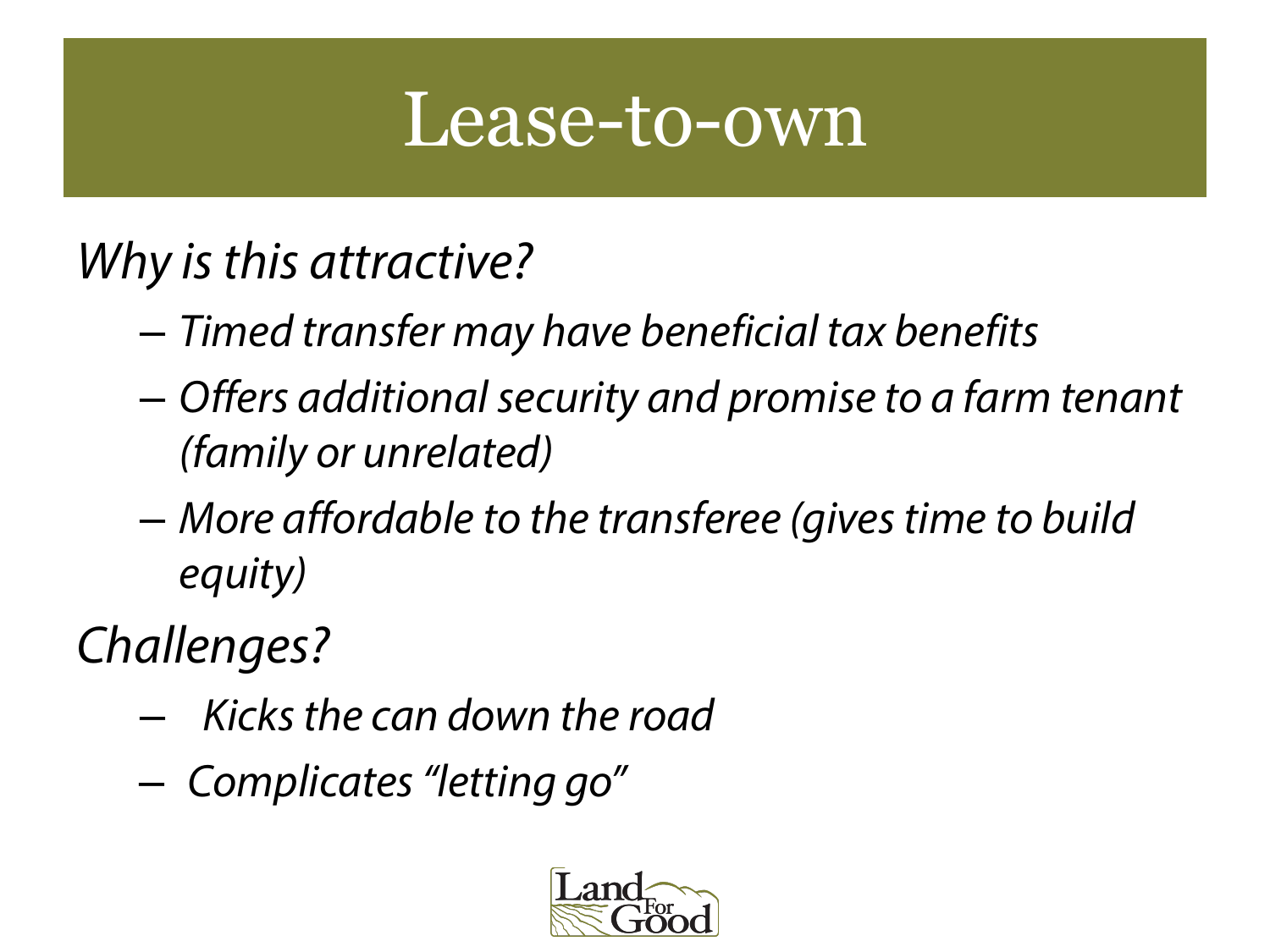### Lease-to-own considerations

- *Risk and timeframe assessment*
- *Determining the price*
- *"Excess" rent as equity*
- *The usual: estate/tax consequences, financial stability for exiting farmer*
- *Drafting the legal documents*
- *Needs & capacity of the buyer*
- *Exit options? (change of heart/circumstances)*

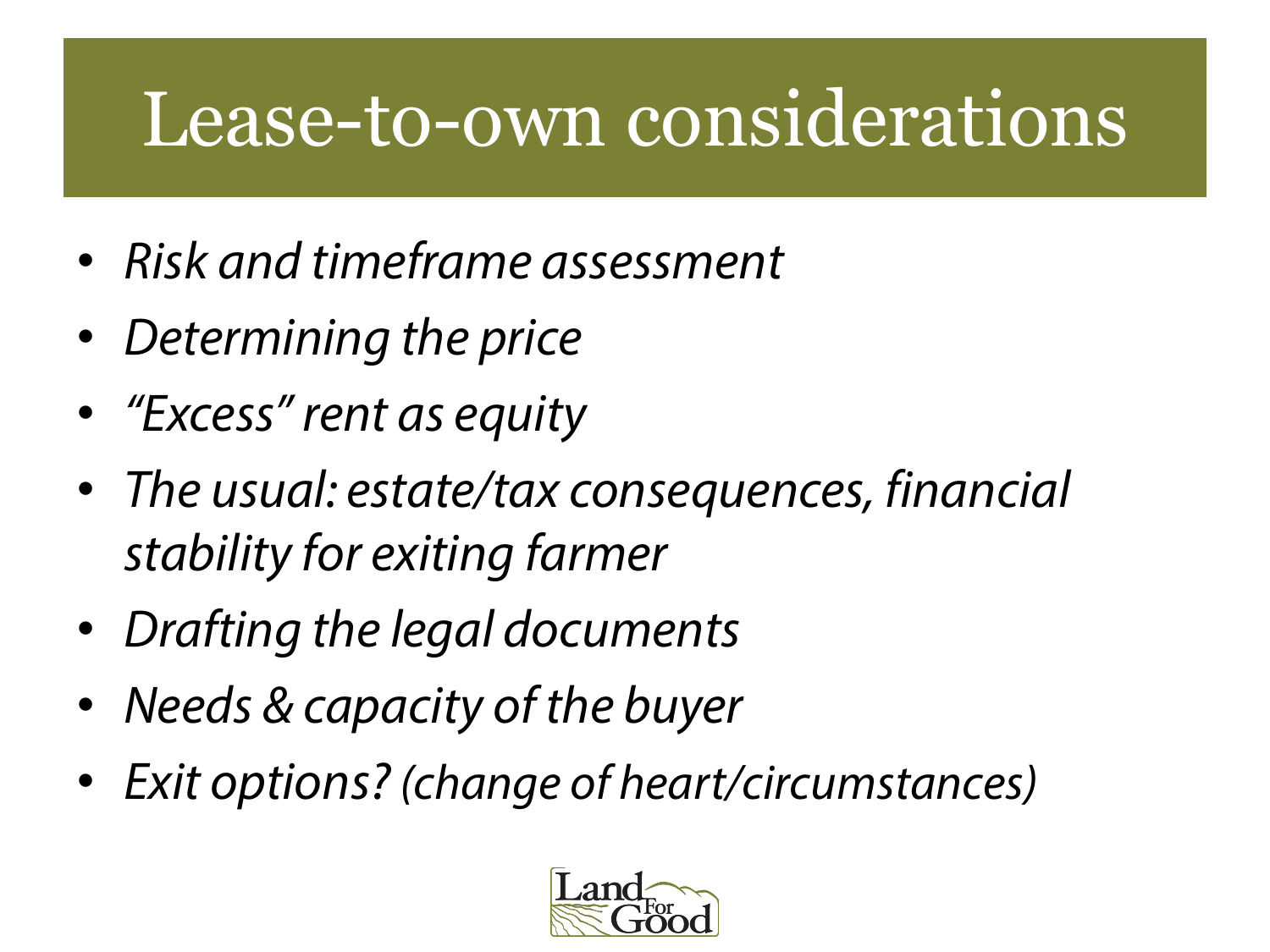### 3. Social justice transfers

#### *What is a "social justice transfer"?*

- *A transfer action motivated by social justice considerations*
- *May be targeted to BIPOC, immigrants, refugees, LGBTQ, farmworkers, military veterans*
- *Considers both the transferee and the method*

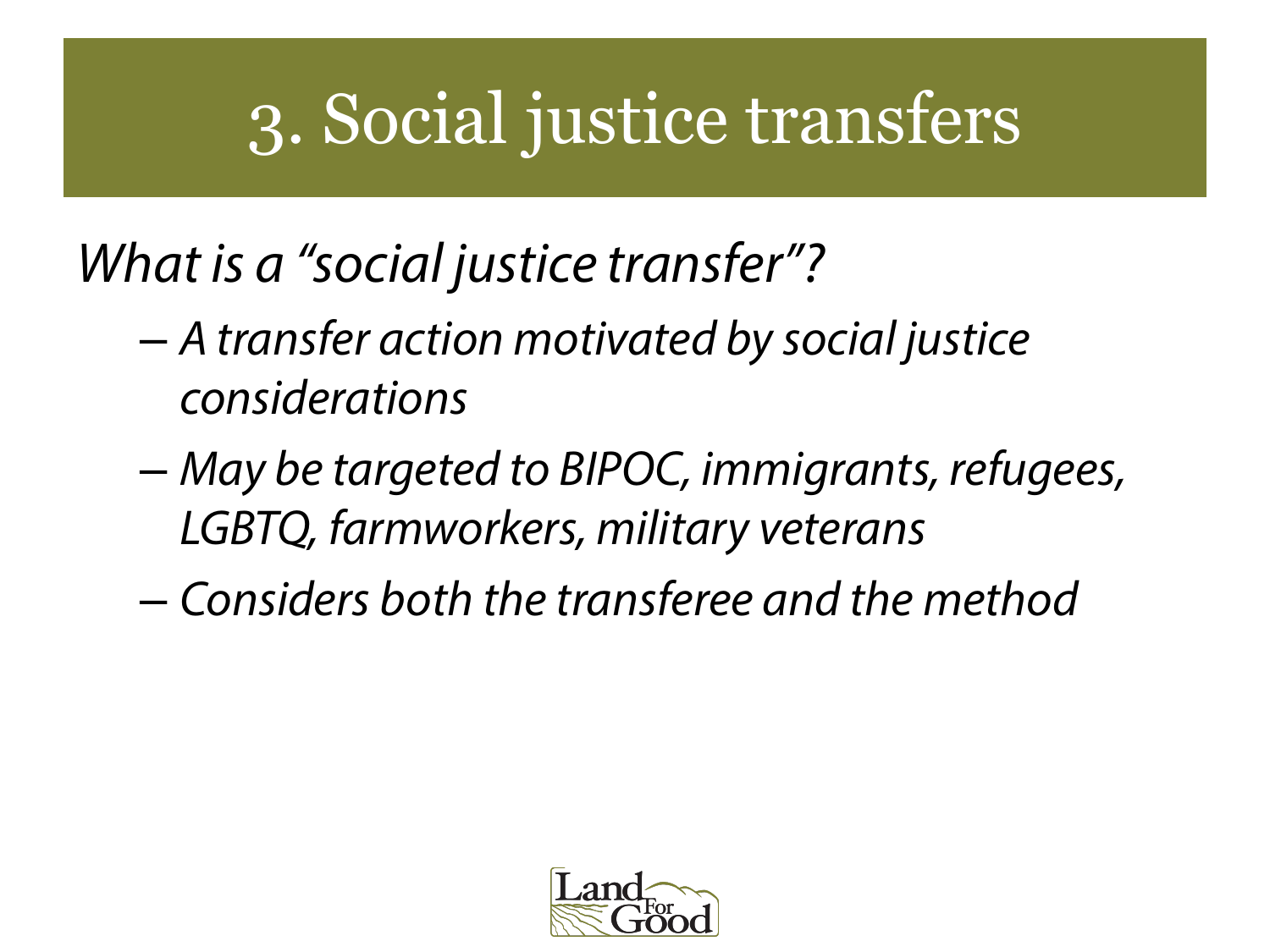# Social justice goals

- *Goals may include:*
	- *Enabling more affordable access to land*
	- *Fostering opportunity for special population tenants or buyers*
	- *Acknowledging Indigenous history and rights*
	- *Reparations in the form of "Land Return"*
- *Social goals may impact finances; is a choice…*

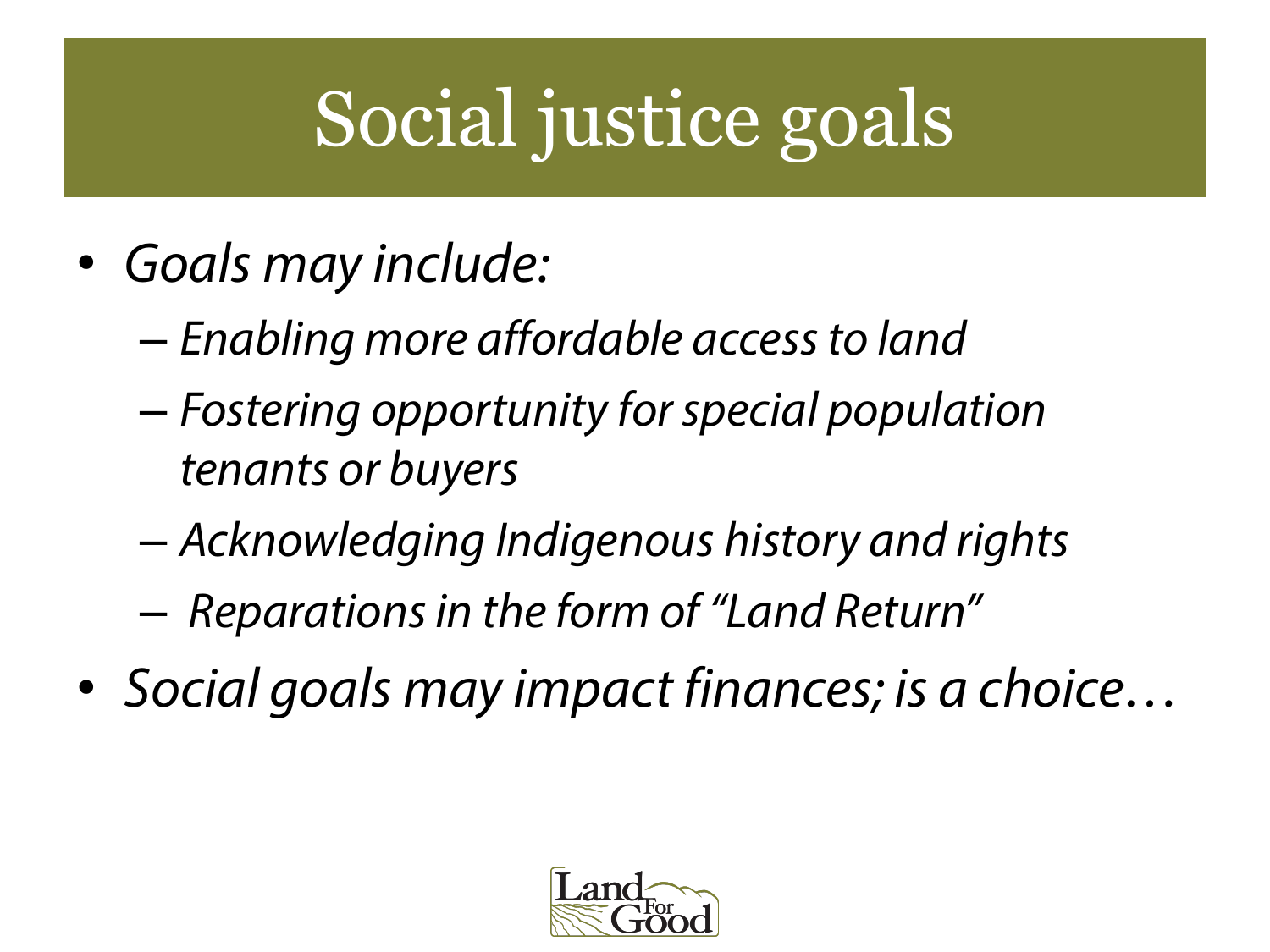### Social justice transfer methods

- *Acknowledgement (attach to a transfer)*
- *Cultural easements (permission/prohibition)*
- *Use agreements (lease and other)*
- *Gift/partial gift of land*
- *Donation of land*
- *Bequest of land*
- *Gift or donation from land sale or estate*

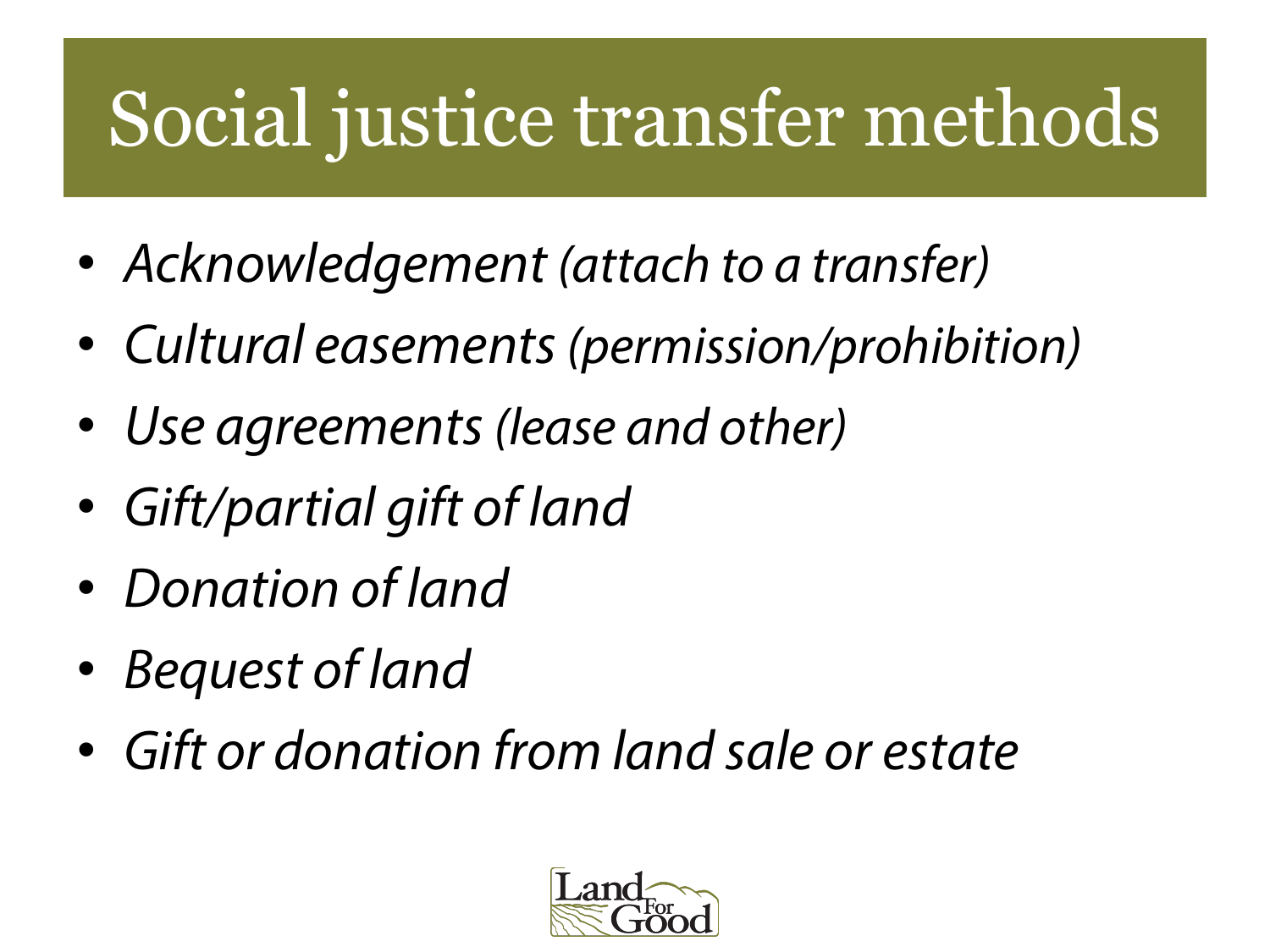# Examples

- *Farmland owner donated inherited acreage to a local tribe.*
- *Farmer partial-gifted a plot of land to a group of immigrant farmers.*
- *Exiting farm couple gave affordable long-term lease to LGBTQ farmer.*
- *Agrarian Trust/Little Jubba Central Maine Agrarian Commons long-term lease to SBCA (community land trust model)*

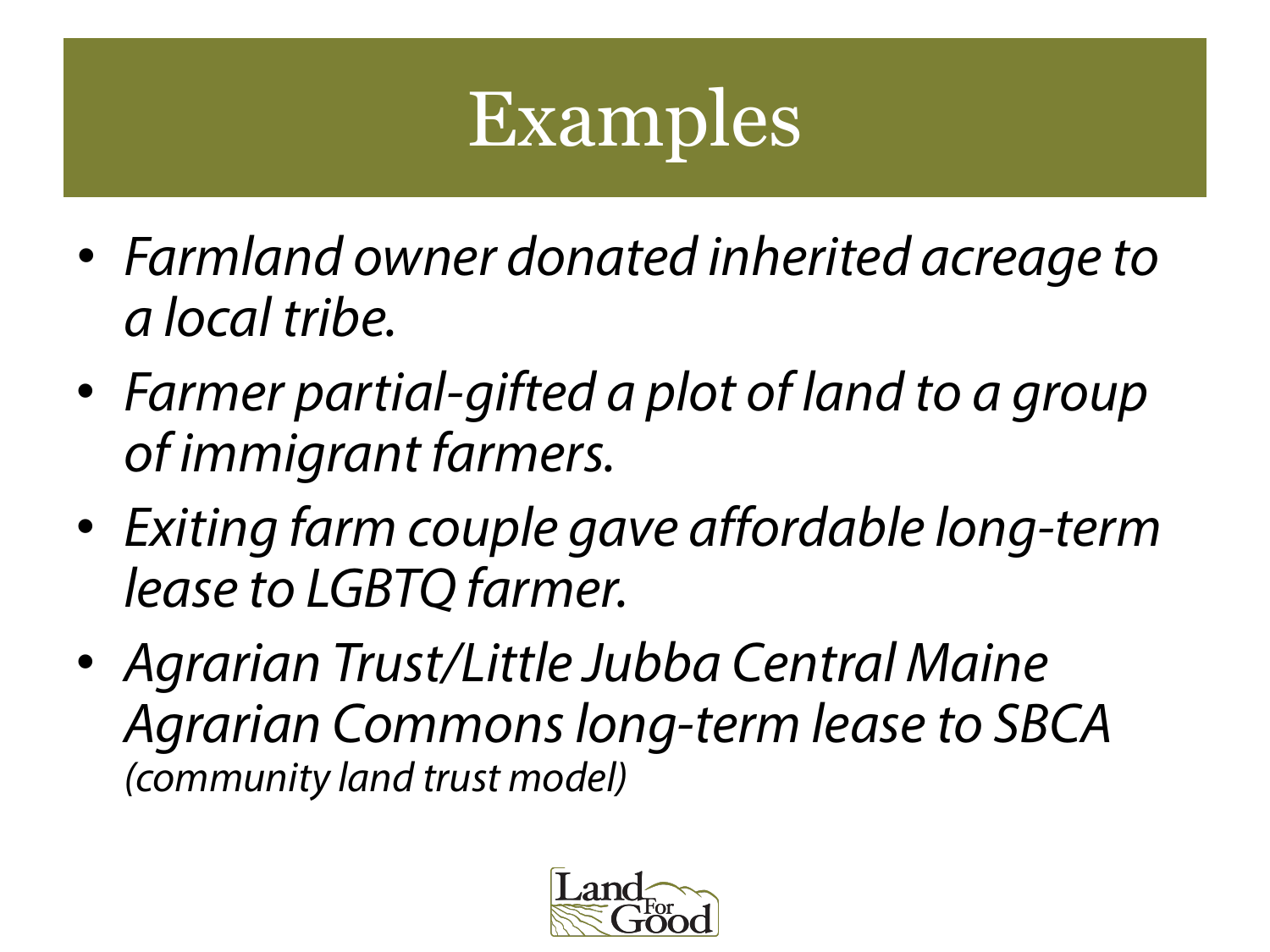# Other social goals

- *Donate land to a church, school or similar institution (e.g., FaithLands Project)*
- *Donate, bargain sale or bequeath to a land trust, conservation or historic organization (VLT, MFT, SILT, TTOR, etc.)*
- *Stipulate community access (trails, scenic spot, fishing, etc.)*
- *Attaching conditions…*

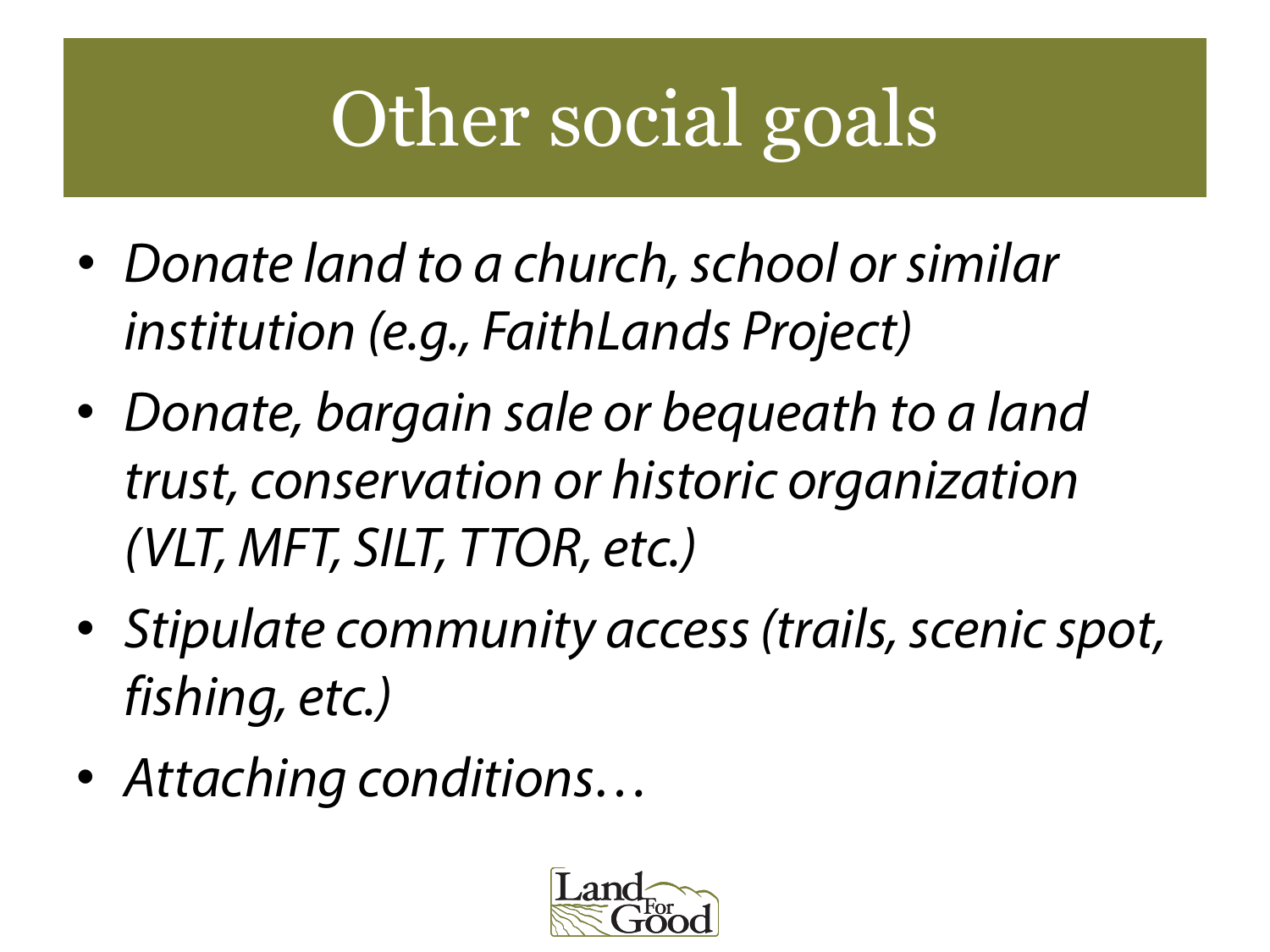# What you can do

- *Be open to and support clients' values and social goals.*
- *Accept that the bottom line is not always top consideration.*
- *Look for and learn about examples.*
- *Advise client on legal and financial implications; compare strategies.*

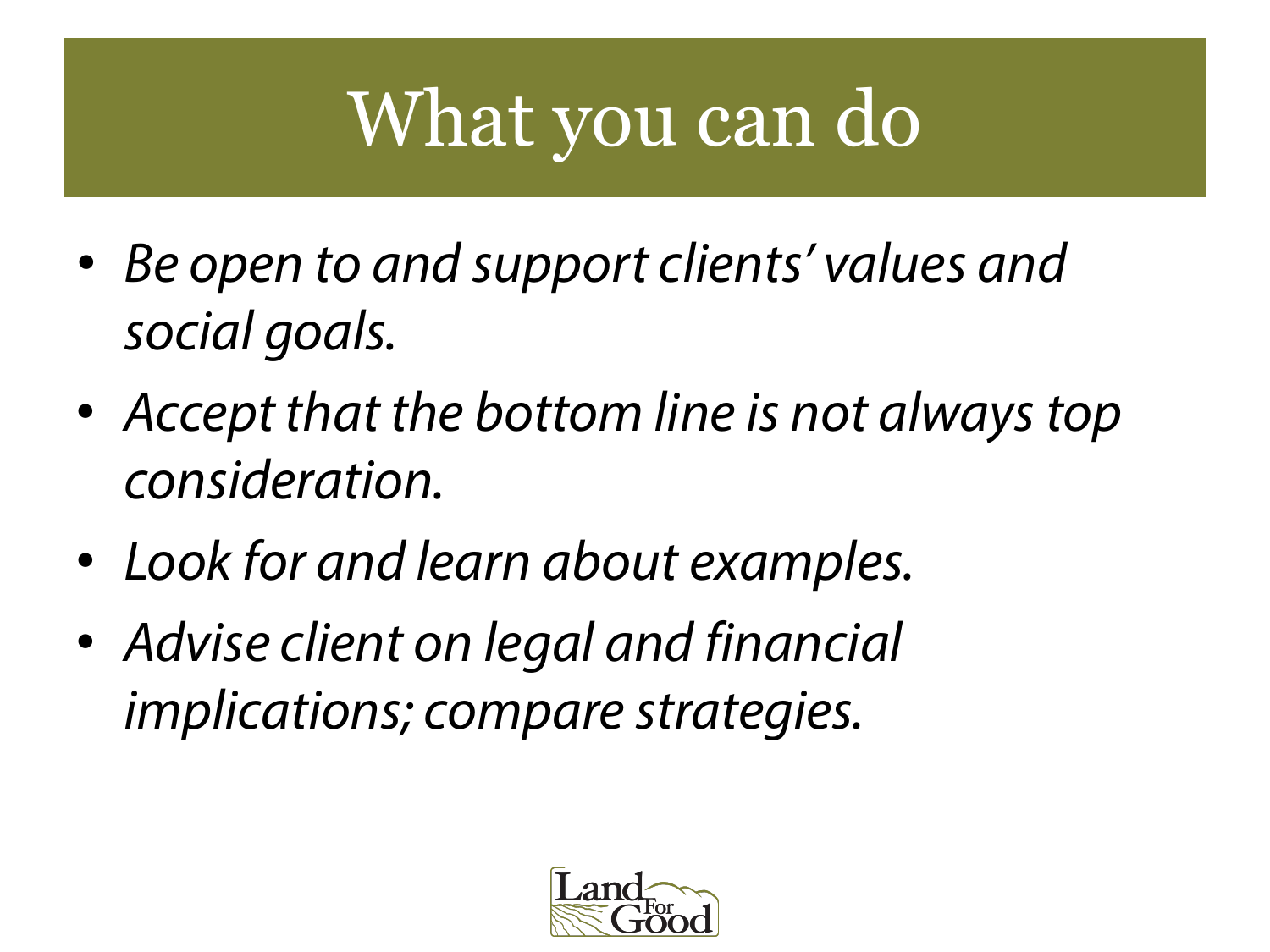### 4. Farmland investors

#### *What is this?*

- *Private entities that use investor funds to acquire farmland*
- *May or may not be "values based"*
- *Accredited investors or "crowd funding"*
- *Long-term leases or lease-to-own*
- *Some provide TA*

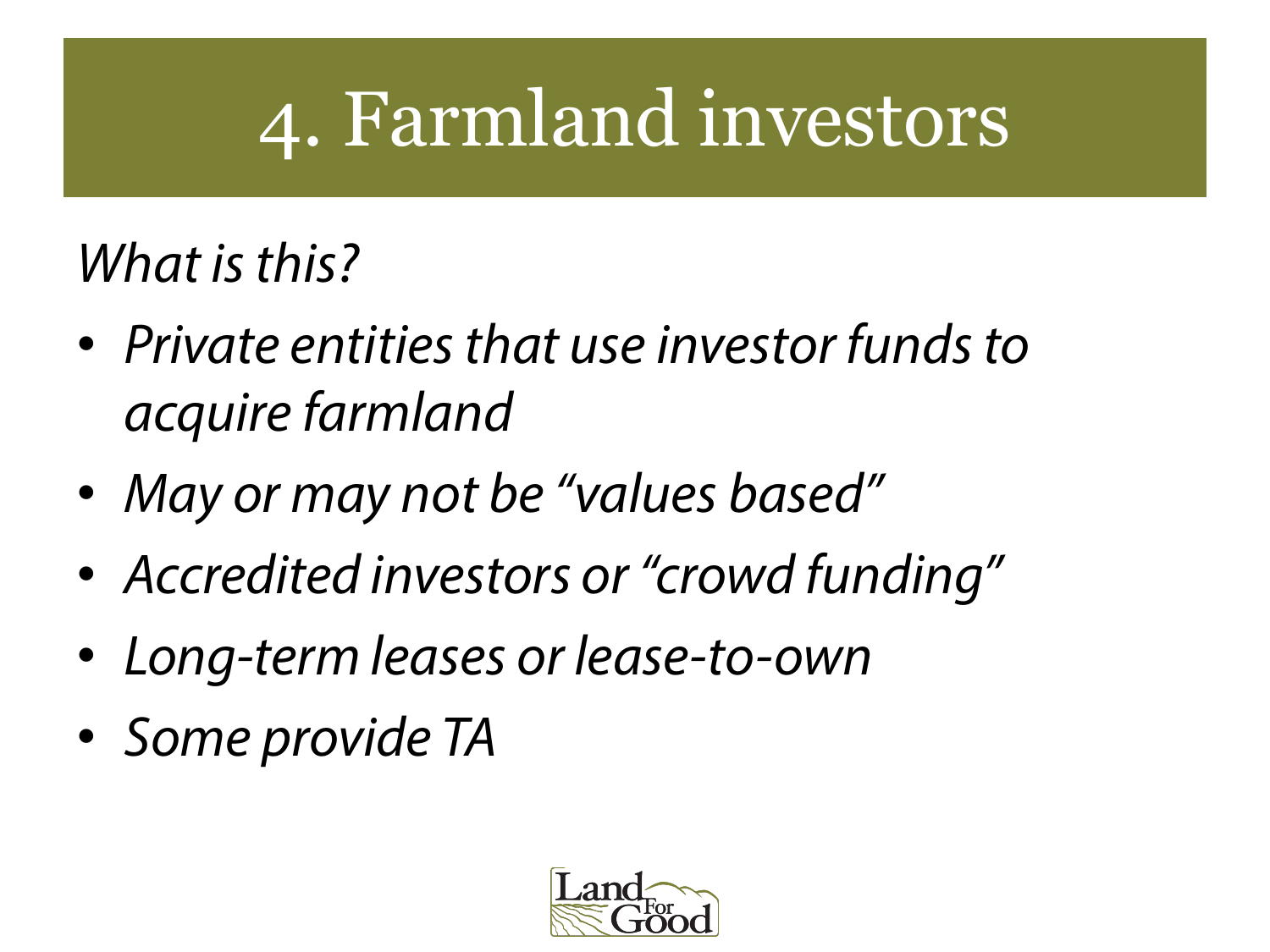### Why consider?

- *Company may have/raise capital to purchase farm/land*
- *May address retiring farmer's social goals*
- *May address retiring farmer's financial goals*
- *Examples:* 
	- *Iroquois Valley Farms (IVF)*
	- *IVF Local Farms Fund (ex. Tim Biello)*
	- *Dirt Capital Partners (several in VT, NY, ME)*
	- *Northeast Farm Access [?]*

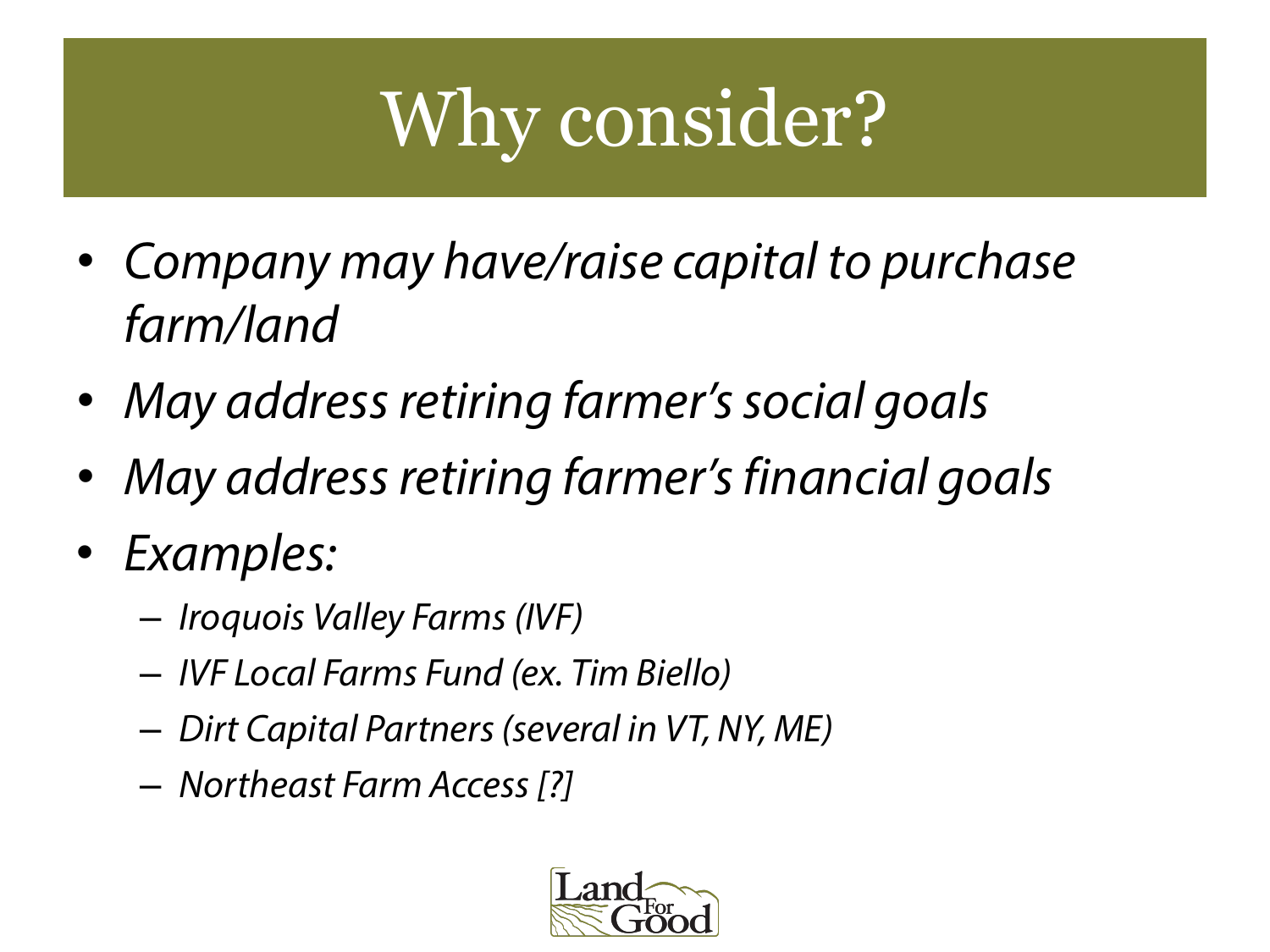# What you can do

- *Read Land For Good's reports on farmland investment companies.*
- *Become familiar with concepts, companies and examples.*
- *Due diligence for your client… and the farmer transferee.*